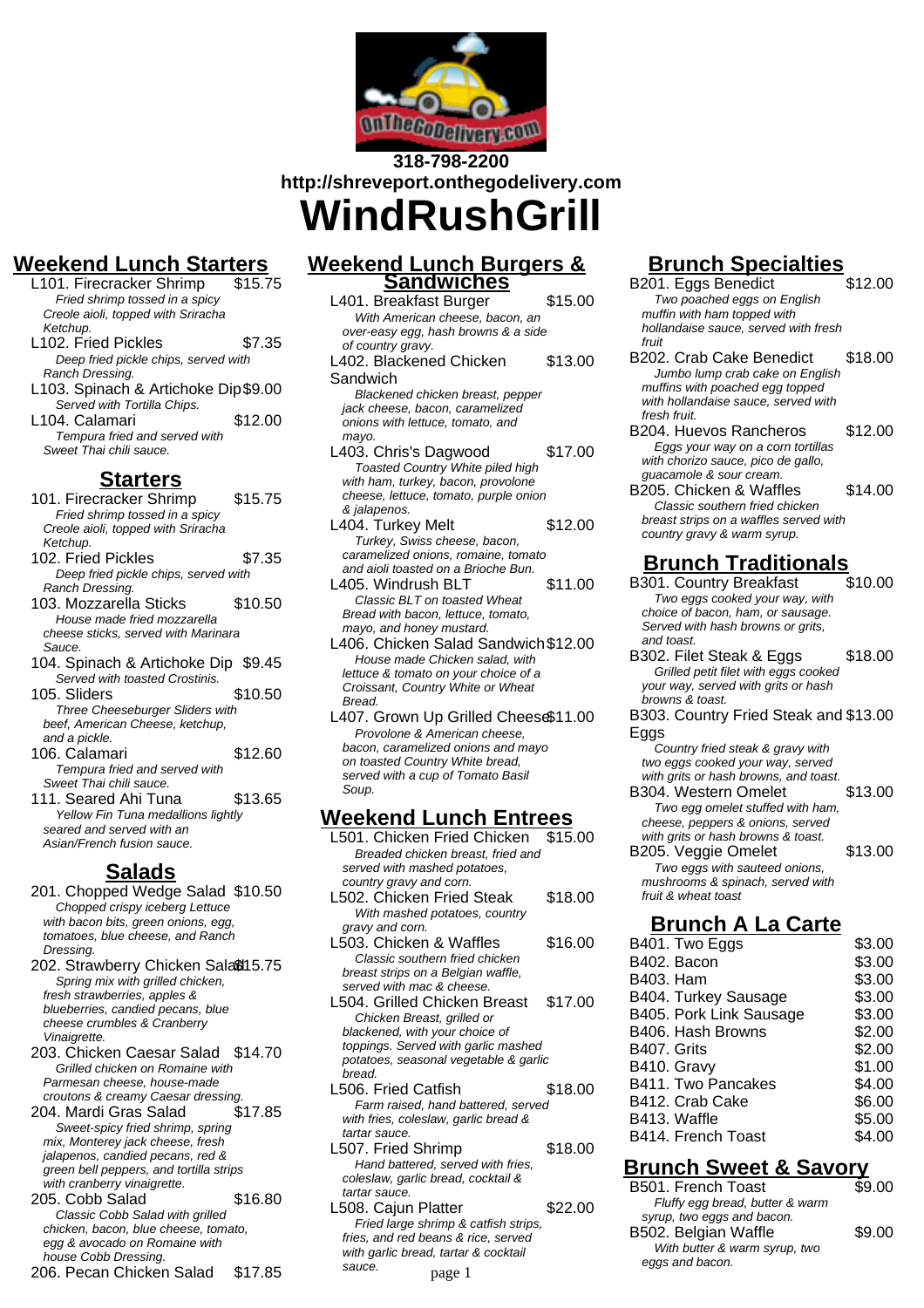Pecan-crusted chicken with tomato, bell pepper, avocado, apple & hard boiled egg served on spring mix with Lemon Cream Dressing.

- 207. Ahi Tuna Salad \$16.80 Seared Ahi Tuna with Wasabi on spring mix with cucumber, tomato, pickled ginger & Sesame Ginger Dressing..
- 208. Side Salad \$5.00 Choose your salad and dressing.

#### **Soup**

301. Tomato Basil Soup 302. Chicken & Andouille Sausage Gumbo 304. Red Beans & Rice Soup & Salad 310. Choose Two Combo \$11.55 Any soup and Caesar, Spinach or House Salad.

#### **Burgers**

#### **Burgers are cooked Med-Well unless otherwise specified. All served with regular fries and you choice of patty.**

- 401. Classic Burger \$11.55 Fresh hand-formed all beef patty with lettuce, tomato & purple onion.
- 402. Hickory Burger \$14.70 With lettuce, tomato, purple onions, bacon, American cheese, onions straws & hickory barbeque sauce.
- 403. Quesadilla Burger \$13.65 Flour tortillas, beef patty, Monterey Jack cheese, lettuce, guacamole, pico de gallo, sour cream and a side of salsa.
- 404. Impossible Burger \$16.80 Plant-based burger with cheddar cheese, sauteed onions, and aioli mayo on a brioche bun.
- 405. Mushroom Swiss Burger\$13.65 With lettuce, tomato, purple onions, sauteed mushrooms & Swiss cheese.
- 407. Turkey Burger \$14.70 With lettuce, tomato, purple onion, guacamole & aioli mayo on a Wheat Bun..
- 408. Tex-Mex Burger \$15.75 With lettuce, tomato, Pepper-Jack cheese, bacon, guacamole, onion straws, jalapenos & pico de gallo. 409. Breakfast Burger \$15.75
- With American cheese, bacon, an over-easy egg, hash browns & a side of country gravy. 410. Veggie Burger \$12.75
- Plant-based burger with lettuce, tomato, purple onion, guacamole and aioli mayo on a Brioche Bun.

### **PoBoys**

#### **Dressed with lettuce, tomato & tartar sauce on a poboy bun, served with regular fries.**

| 1000. Shrimp Poboy       | \$14.65 |
|--------------------------|---------|
| 1001. Catfish Poboy      | \$14.65 |
| 1002. Firecracker Shrimp | \$14.65 |
| Poboy                    |         |

## **Sandwiches**

| 501. Blackened Chicken                | \$13.65 |
|---------------------------------------|---------|
| Sandwich                              |         |
| Blackened chicken breast, pepper      |         |
| jack cheese, bacon, caramelized       |         |
| onions with lettuce, tomato and       |         |
| mayo.                                 |         |
| 503. Chris's Dagwood                  | \$17.85 |
| Toasted Country White piled high      |         |
| with ham, turkey, bacon, provolone    |         |
| cheese, lettuce, tomato, purple onion |         |
| & jalapenos.                          |         |
| 504. Turkey Melt                      | \$12.60 |
| Turkey Swiss cheese, bacon,           |         |
| caramelized onions, romaine, tomato   |         |
| and aioli toasted on Country White    |         |
| Bread.                                |         |
| 505. Windrush BLT                     | \$11.55 |
| Classic BLT on toasted Wheat          |         |
| Bread with bacon, lettuce, tomato,    |         |
| mayo and honey mustard.               |         |
| 506. French Dip Sandwich              | \$17.85 |
| Half-pound shaved Rib Eye steak       |         |
| & swiss cheese on a Baquette,         |         |
| served with piping hot au jus.        |         |
| 507. Turkey Wrap                      | \$12.60 |
| Turkey, Swiss cheese, bacon,          |         |
| avocado, tomatoes, lettuce & ranch    |         |
| dressing in a spinach & herb flour    |         |
| tortilla.                             |         |
| 508. Chicken Salad Sandwich \$12.60   |         |
| House made Chicken salad, with        |         |
|                                       |         |

- lettuce & tomato on your choice of a Croissant, Country White or Wheat **Bread** 509. Grown Up Grilled Cheese \$11.55
- Provolone & American cheese, bacon, caramelized onions and mayo toasted on Country White bread. Served with a cup of Tomato Basil Soup.

### **Steak & Chops**

| 551. Center Cut Filet                 | \$41.95 |
|---------------------------------------|---------|
| 8 ounce Angus Filet of beef.          |         |
| served with a baked potato, a side    |         |
| salad & garlic bread.                 |         |
| 552. Bone-In Ribeye                   | \$39.90 |
| 16 ounce bone-in Angus Rib Eye.       |         |
| served with baked potato, a side      |         |
| salad & garlic bread.                 |         |
| 553. Chicken Fried Steak with \$18.90 |         |
| Gravy                                 |         |
| With mashed potatoes, country         |         |
| gravy and corn.                       |         |
| 554. Grilled Pork Ribs Eye            | \$24.15 |
| Glazed boneless pork chop topped      |         |
| with peach chutney, served with       |         |
| mashed potatoes, broccoli & garlic    |         |
| bread.                                |         |

### **Seafood**

651. Fried Catfish \$18.95 Farm raised, hand battered, served with fries, coleslaw, garlic bread & tartar sauce. 652. Fried Shrimp \$18.95 Hand battered, served with fries, coleslaw, garlic bread, cocktail & tartar sauce. 653. Cajun Platter \$23.15 Fried large shrimp & catfish strips, red beans & rice, fries, served with garlic bread, tartar & cocktail sauce. 654. Shrimp & Grits \$18.95 Blackened jumbo shrimp in creole veloute sauce with andouille sausage over cheese grits, with garlic bread. 655. Salmon \$23.10 Atlantic Salmon filet served with sauteed spinach, mushrooms & garlic bread.. page 2

B503. Buttermilk Pancakes \$9.00 With butter & warm syrup, two eggs with bacon.

## **Brunch In Between**

- B551. Breakfast Burger \$15.00 With American cheese, bacon, hash browns, topped with an over easy egg, served with country gravy and fries. B552. Breakfast Sandwich \$8.00
	- Toast with eggs, meat & cheese served with a breakfast side.

#### **Sides**

| 751. Side of Garlic Mashed      | \$2.75 |
|---------------------------------|--------|
| Potatoes                        |        |
| 750. Side of Asparagus          | \$2.75 |
| 752. Side of Skin on Fries      | \$2.75 |
| 753. Side of Corn               | \$2.75 |
| 754. Side of Tater Tots         | \$2.75 |
| 755. Side of Mac N Cheese       | \$2.75 |
| 756. Side of Fried Okra         | \$2.75 |
| 759. Side of Broccoli           | \$2.75 |
| 760. Side of Spinach            | \$2.75 |
| 761. Side Baked Potato          | \$3.75 |
| 762. Side of Sweet Potato Fries | \$3.75 |
| 763. Side of Onion Rings        | \$3.75 |
| 765. Side of Bread              | \$1.10 |
| 3 Slices                        |        |

### **Kids Menu**

**Kids 12 & under. All kids meals include a drink and some come with your choice of sun chips, regular fries or**

| smiley fries! |                                |        |
|---------------|--------------------------------|--------|
|               | 801. Kids Hamburger            | \$6.00 |
|               | 802. Kids Corn Dog on a Stick  | \$6.00 |
|               | 803. Kids Chicken Strips       | \$6.00 |
|               | 804. Kids Fried Catfish Strips | \$6.00 |
|               | 804. Kids Grilled Cheese       | \$6.00 |
|               | 806. Kids Cheese Quesadillas   | \$6.00 |

# **Kids Brunch**

| for kids 10 and under              |        |
|------------------------------------|--------|
| B801. Kids Bacon and Egg           | \$5.00 |
| Scrambled egg, a piece of bacon,   |        |
| fruit, and a piece of toast.       |        |
| B802. Kids Waffle                  | \$5.00 |
| Waffle with powdered sugar, fruit, |        |
| and a piece of bacon.              |        |
| B803. Kids Pancakes                | \$5.00 |
| Two pancakes, a scrambled egg,     |        |
| and a piece of bacon.              |        |
| B804, Kids French Toast            | \$5.00 |
| French toast with powdered sugar,  |        |
| a scrambled egg, and a piece of    |        |
| bacon.                             |        |
| B805. Kids Chicken Tenders         | \$5.00 |
| Chicken tenders grilled or fried,  |        |
| with fresh fruit.                  |        |

#### **Desserts**

| 901. Chocolate Sack                 | \$15.75 |
|-------------------------------------|---------|
| Filled with cake, ice cream, graham |         |
| crackers, strawberry compote,       |         |
| toasted almonds, topped with        |         |
| whipped cream & drizzled with       |         |
| chocolate & caramel.                |         |
| 902. Bread Pudding                  | \$6.30  |
| Warm bread pudding with brandy      |         |
| butter and pecans.                  |         |
| 904. Cheese Cake                    | \$6.30  |
| Classic New York style served with  |         |
| strawberry compote.                 |         |
| 903. Beignets                       | \$6.35  |
| New Orleans style dusted with       |         |
| powder sugar.                       |         |